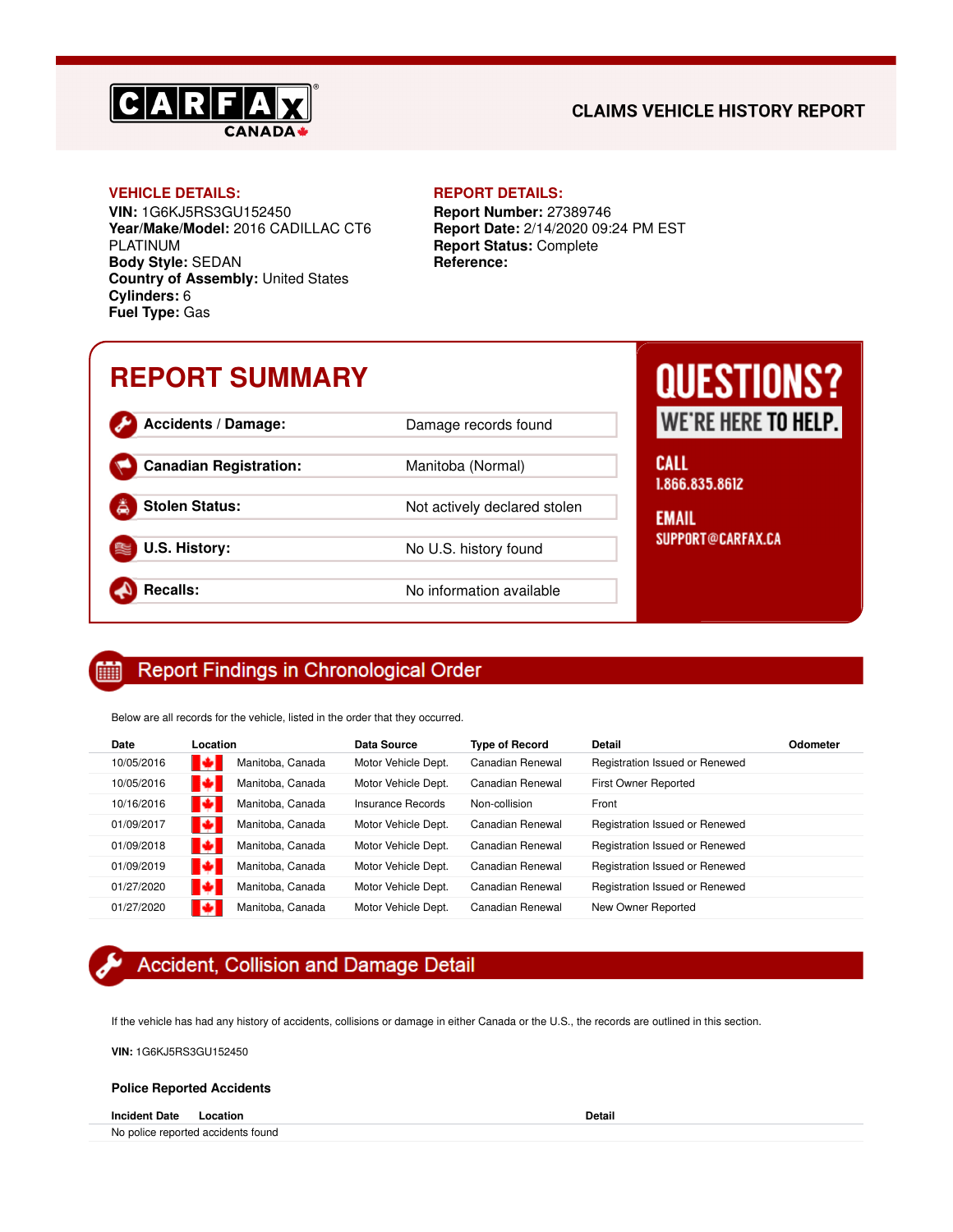#### **Accident/Damage Estimates**

Accident estimate records are generated by collision estimating facilities from the process of estimating the amount and extent of damage to a vehicle. Estimates in some cases have associated insurance claims.

| <b>Incident Date</b> | .ocation                  | Estimate Date | Tvpe of Record | <b>Detail</b> | Amount     | Odometer |
|----------------------|---------------------------|---------------|----------------|---------------|------------|----------|
| 10/16/2016           | l sul<br>Manitoba, Canada |               | Non-collision  | Front         | \$1.215.27 |          |

#### **Insurance Claims**

No other damage records found

The insurance claims identified in this report do not include any medical pay-outs, damage to other vehicles, damage to property, towing, rental cars, or any other incidental damages.

| <b>Incident Date</b><br>Location | <b>Type of Claim</b>  | <b>Detail</b><br>Amount | Odometer |  |
|----------------------------------|-----------------------|-------------------------|----------|--|
| No claims found                  |                       |                         |          |  |
|                                  |                       |                         |          |  |
| <b>Other Damage Records</b>      |                       |                         |          |  |
| <b>Record Date</b><br>Location   | <b>Type of Record</b> | <b>Detail</b>           | Odometer |  |



## **Canadian Registration**

This section details where in Canada the vehicle is now or has ever been registered, as well as the status (Inspection Required, Normal, Non-repairable, Rebuilt, Salvage, Stolen) of the vehicle in those jurisdictions.

| <b>Jurisdiction</b>      | <b>Branding</b> | <b>Detail</b>                                                    |
|--------------------------|-----------------|------------------------------------------------------------------|
| Alberta                  | Not found       |                                                                  |
| <b>British Columbia</b>  | Not found       |                                                                  |
| <b>Manitoba</b>          | <b>NORMAL</b>   | This vehicle has been registered as Normal in this jurisdiction. |
| New Brunswick            | Not found       |                                                                  |
| Newfoundland             | Not found       |                                                                  |
| Nova Scotia              | Not found       |                                                                  |
| Northwest Territories    | Not found       |                                                                  |
| Nunavut                  | Not found       |                                                                  |
| Ontario                  | Not found       |                                                                  |
| Prince Edward Island     | Not found       |                                                                  |
| Quebec                   | Not found       |                                                                  |
| Saskatchewan             | Not found       |                                                                  |
| <b>Yukon Territories</b> | Not found       |                                                                  |
|                          |                 |                                                                  |

## **Stolen Vehicle Check**

This section outlines data from the Canadian Police Information Centre (CPIC), which is operated by the RCMP under the stewardship of National Police Services, on behalf of the Canadian law enforcement community.

#### **Stolen Vehicle Check**

Not declared stolen.



If the vehicle has been imported, you will find the details below.

#### **Import Records**

No vehicle import records found



In addition to information about the vehicle's history in Canada, CARFAX Canada also searches for information about the vehicle's history in the United States. If we discover any events in the U.S., you will find them below. Details about accidents, collisions and damage, or any import records will appear in the preceding sections of your report.